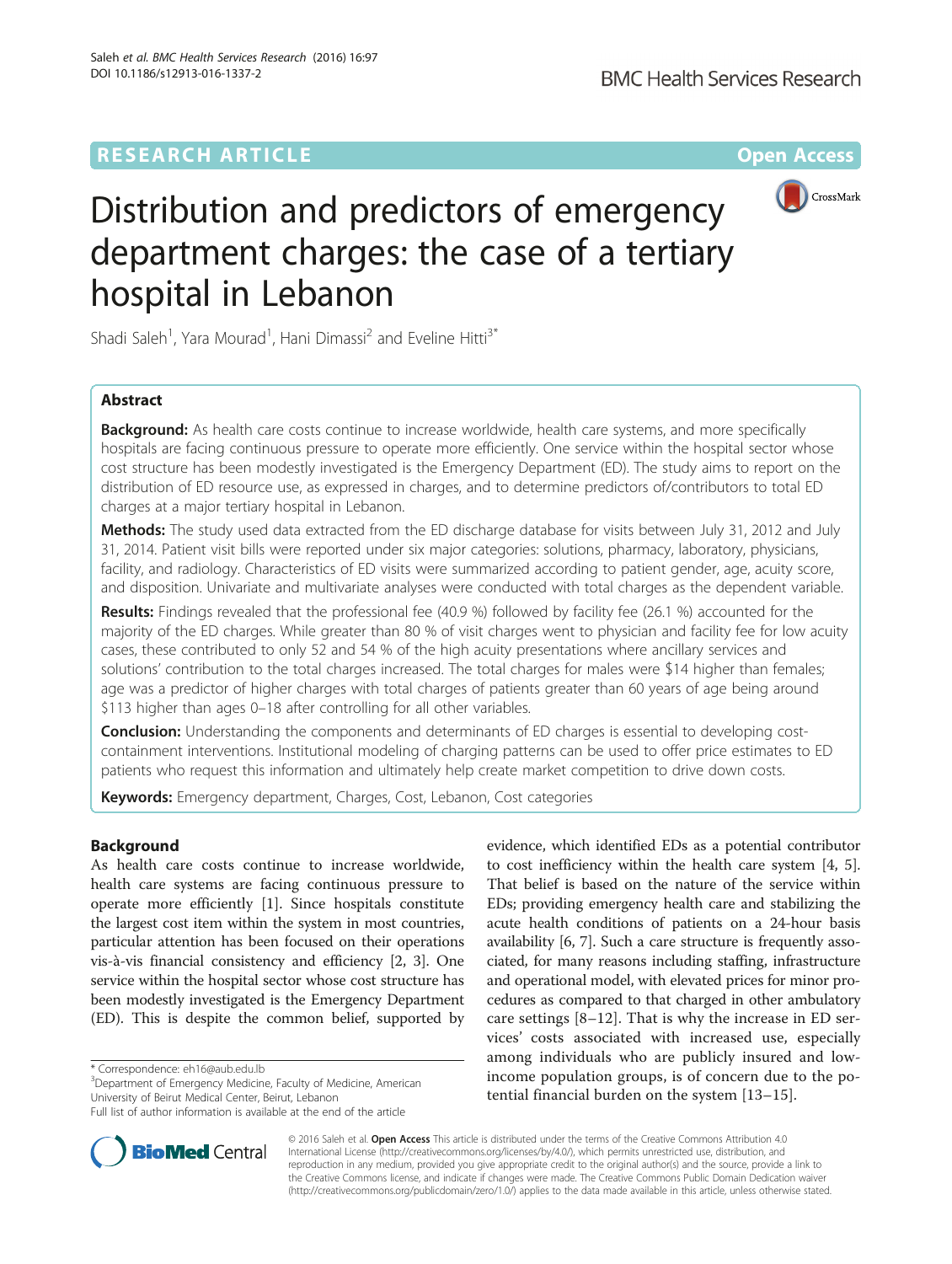Cost of emergency care has increased tremendously over the past decade [[16, 17\]](#page-6-0) with an estimated 240 % increase has been reported [\[16](#page-6-0)]. More strikingly is the variation in ED charges across institutions [[11, 18](#page-6-0)]. A study has shown that out-of-pocket fees for the emergency treatment of sprains and strains, for example, ranged from \$4 to \$24,110 [\[11](#page-6-0)]. With the global trend of increasing ED utilization and associated costs, various cost containment solutions are being proposed in the literature including price transparency and financial counseling in the ED [[1, 16,](#page-6-0) [19](#page-7-0)]. Such initiatives make understanding the structure of ED costs of paramount importance. However, few studies have investigated such an important topic, especially examining the resource use distribution in ED visits and potential contributors to it [[2, 3,](#page-6-0) [19](#page-7-0)–[21](#page-7-0)].

The paper is based on the argument that as hospital administrations are faced with growing pressure to achieve higher levels of cost efficiency, a clear understanding of the components of and contributors to a key service resource use, ED, becomes essential. This is particularly relevant in a region where the existence and use of evidence to guide decision-making is limited. The purpose of this study was to report on the distribution of ED resource use, as expressed in charges, by expense category and to determine predictors of/contributors to total ED charges at a major tertiary hospital in Lebanon.

# **Methods**

#### Data sources and study population

The study used de-identified data extracted from the ED discharge database of one of the largest tertiary hospitals in Lebanon. Administrative (patient gender, age, marital status and admission status, categorized payment amounts) and medical (severity index) information was used. Study population comprised 95,879 records representing 60,414 unique patients that visited the ED between July 31, 2012 and July 31, 2014.

#### Data analysis

Patient's bills per record were received from the billing services of the hospital on an excel sheet. The data file also included patients age, gender, file number, billing number, Emergency Severity Index (ESI) score, and disposition (admitted, discharged, or discharged against medical advice (AMA). The ESI was developed by two emergency department physicians [[22](#page-7-0)]. The ESI was conceptualized to integrate patient acuity, and if stable, potential resource needs. ESI levels 1 and 2 indicate high acuity where levels 3, 4 and 5 are for lesser acuity cases. Patient visit bills were reported under six major categories: 1) solutions (including blood bank, medical supplies), 2) pharmacy, 3) laboratory, 4) physicians (medical and surgical), 5) facility (patient and room service), and 6) radiology. The charges, originally reported in Lebanese pounds (LBP), were transformed in US dollar values  $(1\$  = 1500). Miscellaneous billing category was excluded from the analysis as it is frequently used by the billing department for balance purposes to round to the nearest 0.5 dollar amount. A total was calculated for the six categories. It is important to note that analyzed charges only included those for service delivered in the ED (in case of admission, the charges were not part of the analysis). The excel file was then exported to SPSS for further analyses. Characteristics of ED visits were summarized according to calendar year, patient gender, age groups, ESI score, and disposition, using frequencies and percentages. In further analyses, and to focus on average differences of charges among different groups, all independent variables were turned into dummy variables with a specified reference group. This approach allows the analysis to produce estimates of the charge difference between group categories (female vs male for instance). Analysis addressing the association of each of the independent variables (age, gender, ESI score, disposition, and coverage) with the total charges and each of its 6 components was done using simple linear regression (equivalent to the independent  $t$  test and ANOVA). Multiple regression was conducted with total charges considered as the dependent variable. The unit of analysis was visit to the ED and as such multiple visits during the study period were allowed.

Ethical approval for the study was granted by the Institutional Review Board (IRB) at the American University of Beirut (AUB).

#### Results

Females represented approximately half of the sample (48.4 %). Mean age was 34 years with half of the sample below 30 years (27.5 % 0–18 years and 23.7 % 19–29 years) and 17.5 % 60 years of age and above. The average number of visits was 1.6 with a maximum of 64 visits. The majority had an ESI score of 3 (71 %) followed by a score of 4 (22.4 %), and only a minute proportion had a score of 1 (0.3 %). The proportion that was discharged was equal to 82 %; 14.9 % were admitted and 3 % were discharged AMA (Table [1\)](#page-2-0).

Physician charges represented the highest proportion of total charges (40.9 %), followed by facility that constituted 26.1 % of total charges, then laboratory (13.8 %) radiology (12.5 %), solutions (4.8 %) and pharmacy (1.9 %) (Fig. [1\)](#page-2-0). The distribution of charges by ESI gender and age is presented in Figs. [2, 3](#page-3-0) and [4.](#page-4-0) Charges varied significantly according to ESI score. The contribution of physician charges to the total charges was the highest for ESI 5 patients (54 %), and decreased gradually with descending ESI scores (51, 40, 33.5, and 30 %). Facilities percent contribution displayed a similar pattern (35 % for ESI 5 and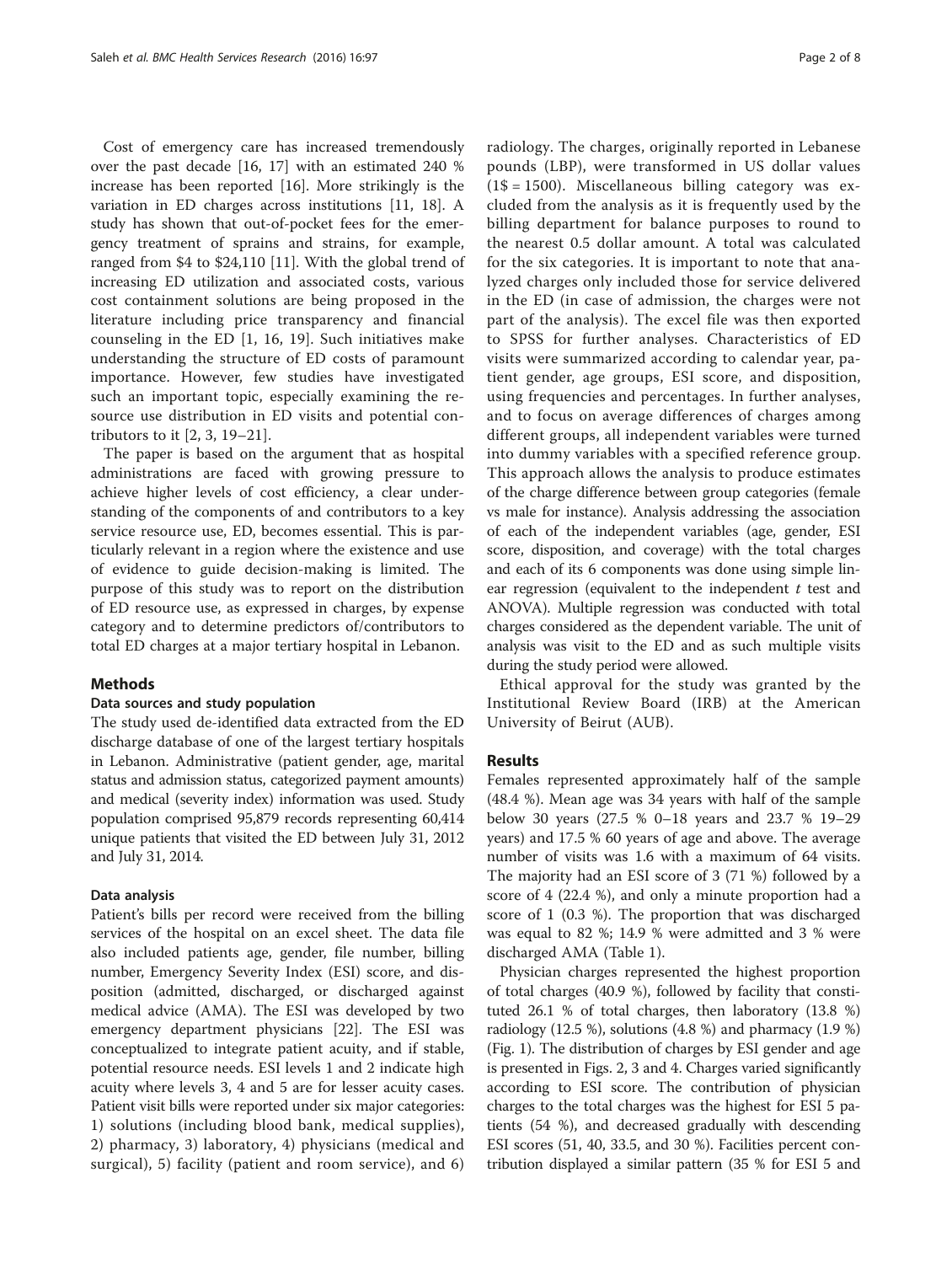## <span id="page-2-0"></span>Table 1 Characteristics of visits of study sample

|                        | Total  |        |  |  |
|------------------------|--------|--------|--|--|
|                        | N      | %      |  |  |
| Total number of visits | 95,879 | 100.0  |  |  |
| Gender                 |        |        |  |  |
| Female                 | 43,000 | 48.4   |  |  |
| Male                   | 45,821 | 51.6   |  |  |
| Age                    |        |        |  |  |
| $0 - 18$               | 24,414 | 27.5   |  |  |
| 19-29                  | 21,045 | 23.7   |  |  |
| $30 - 60$              | 27,826 | 31.3   |  |  |
| $60+$                  | 15,553 | 17.5   |  |  |
| Mean (SD)              | 34.32  | (24.1) |  |  |
| <b>ESI</b>             |        |        |  |  |
| 1                      | 307    | 0.3    |  |  |
| $\overline{2}$         | 3,752  | 4.2    |  |  |
| 3                      | 63,119 | 71.0   |  |  |
| $\overline{4}$         | 19,874 | 22.4   |  |  |
| 5                      | 1,786  | 2.0    |  |  |
| Disposition            |        |        |  |  |
| Admitted               | 13,194 | 14.9   |  |  |
| Discharged             | 72,943 | 82.1   |  |  |
| AMA                    | 2,701  | 3.0    |  |  |

ESI Emergency Score Index

AMA Against Medical Advise

down to 22.4 % for ESI 1). The contribution of laboratory charges on the other hand was minimal for ESI 5 (3.3 %) and highest for ESI 2 (21.4 %). A similar pattern was observed for radiology (4.8 % for ESI 5 and 15.9 % for ESI 2). Solution contribution was highest for ESI 1 (21.3 %) and was significantly lower among other ESI scores (6.6 % ESI 2, 4.9 % ESI 3, 2.5 % ESI 4, and 1.8 % ESI 5). The contribution of pharmacy charges, on the other hand, did not vary much with ESI score (1.9 % for ESI 1 to 1.1 % for ESI 5).

Table [2](#page-4-0) displays the results of the association of the independent variables with total charges and the six categories for charges. Total charges for males was found to be higher than females by an average of \$13 across all categories (all  $p$ -values < .001), with the exception of laboratory whereby females were charged on average \$1.4 more than males ( $p$ -value = .017). Age was also found to be associated with increasing charges, with older patients receiving higher charges for most of the categories. The total charge among 0–18 years old was lower than the 19–29 years old by \$7, but then it increased for age group 30–60 years by an average of \$58, and \$188 for those above 60 years. The older age groups received higher charges for solutions (\$22) laboratory (\$63) and radiology (\$84). On the other hand, physician charges were highest for 0–18 years old group and lowest for 19–29 years (lower by \$17) ( $p$ -value < .001). The reference group for ESI was a score of five, and consistently the highest charge was for the ESI of 1. The difference in total charges increased from \$37 with ESI = 2, to more than \$400 for  $ESI = 1$  (*p*-value < .001). Patients with an ESI of 1 were charged \$127 more than the reference group on solutions, \$13 on pharmacy, 65\$ on laboratory, \$7 on physicians, \$31 on facility and \$113 on radiology ( $p$ -value < .001 for all). Admitted patients and those discharged AMA were charged more than those who were discharged regularly with the exception of physicians' charges. Admitted and AMA were charged \$4 and \$7 less, respectively on physician fees than those discharged  $(P$ -value < .001). Overall, the difference in charges were on average almost \$250 for admitted and more than \$90 for AMA. Admitted were charged more, on average, \$31

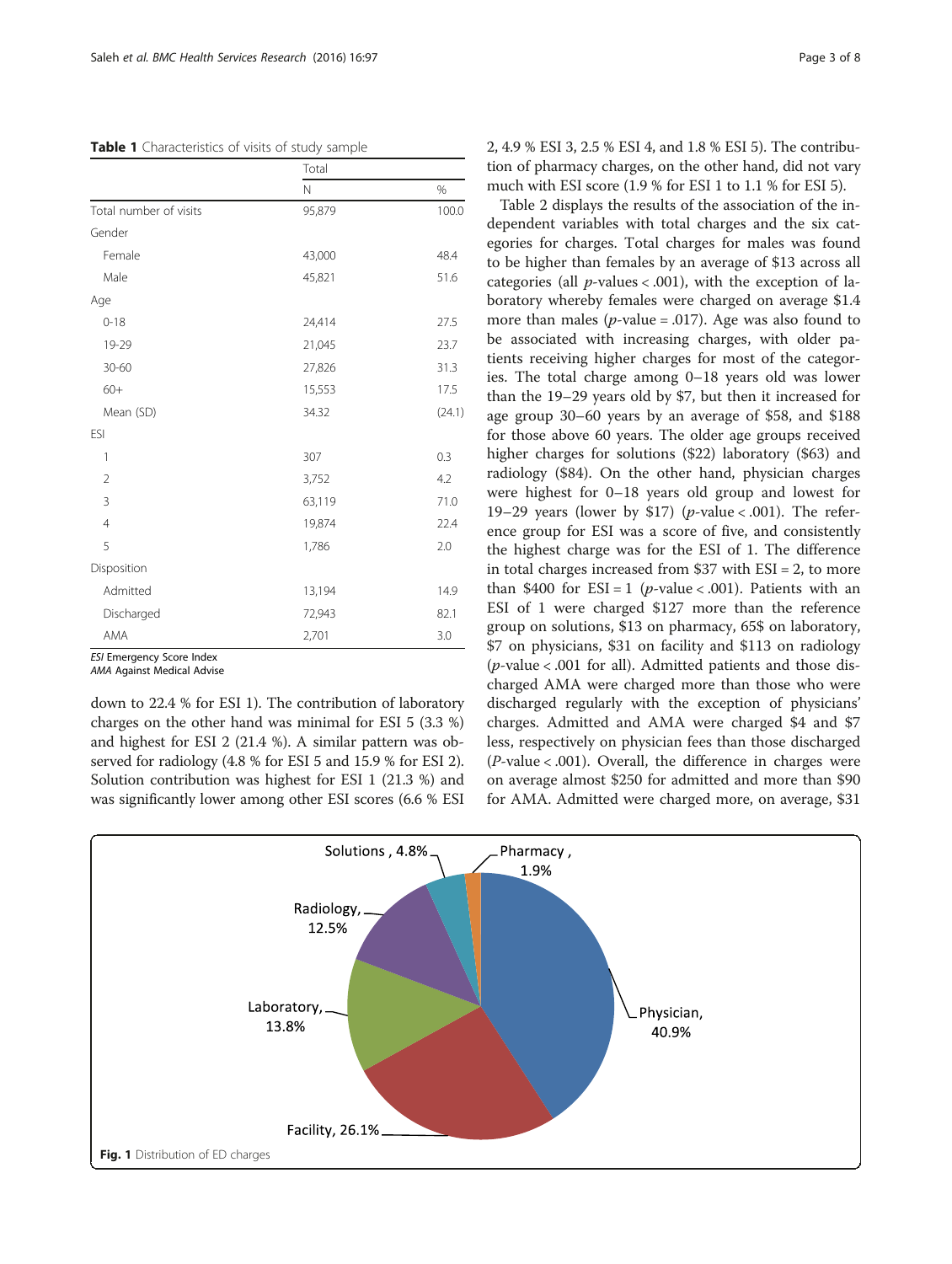<span id="page-3-0"></span>

on solution, \$4 on pharmacy, \$79 on laboratory, and \$78 on radiology. AMA were charged an additional charge of \$10 on solution, \$53 on laboratory, and \$30 on radiology (*p*-values < .001).

Physician charges represented the highest proportion of total charges (40.9 %), followed by facility that constituted 26.1 % of total charges, then laboratory (13.8 %) radiology (12.5 %), solutions (4.8 %) and pharmacy (1.9 %) (Fig. [1](#page-2-0)). The distribution of charges varied significantly according to ESI score (Fig. 2). The contribution of physician charges to the total charges was the highest for ESI 5 patients (54 %), and decreased gradually with descending ESI scores (51, 40, 33.5, and 30 %). Facilities percent contribution displayed a similar pattern (35 % for ESI 5 and down to 22.4 % for ESI 1). The contribution of laboratory charges on the other hand was minimal for ESI 5 (3.3 %) and highest for ESI 2 (21.4 %). A similar pattern was observed for radiology (4.8 % for ESI 5 and 15.9 % for ESI 2). Solution contribution was highest for ESI 1 (21.3 %) and was significantly lower among other ESI scores (6.6 % ESI 2, 4.9 % ESI 3, 2.5 % ESI 4, and 1.8 % ESI 5). The contribution of

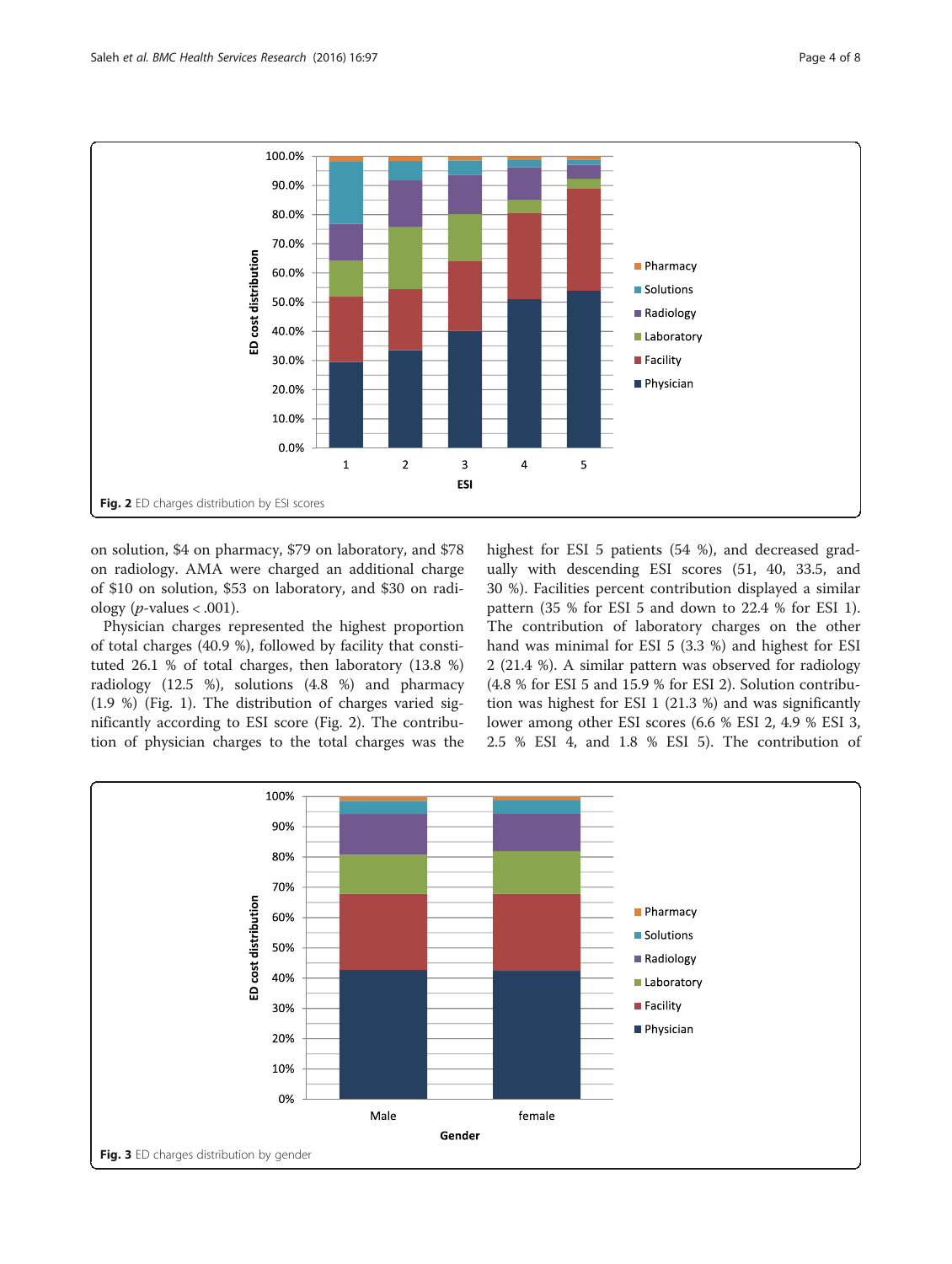<span id="page-4-0"></span>

Table 2 Association of total charges (in \$) and components with independent variables

| Variable       | Total charges |      | Solutions |        | Pharmacy |               | Laboratory |     | Physician |               | Facility         |            | Radiology |         |
|----------------|---------------|------|-----------|--------|----------|---------------|------------|-----|-----------|---------------|------------------|------------|-----------|---------|
|                | Mean          | SD   | Mean      | SD     | Mean     | SD            | Mean       | SD  | Mean      | SD            | Mean             | SD         | Mean      | SD      |
| Gender         |               |      |           |        |          |               |            |     |           |               |                  |            |           |         |
| Female         | ref           |      | ref       |        | ref      |               | ref        |     | ref       |               | ref              |            | ref       |         |
| Male           | 13.0          | 1.9  | 1.7       | $.5\,$ | 2.9      | $\mathcal{A}$ | $-1.4$     | .6  | 3.0       | $\mathcal{A}$ | $.7\phantom{0}$  | $\cdot$ .2 | 5.5       | $.9$    |
| P-value        | < 0.001       |      | 0.001     |        | < 0.001  |               | 0.017      |     | < 0.001   |               | < 0.001          |            | < 0.001   |         |
| Age            |               |      |           |        |          |               |            |     |           |               |                  |            |           |         |
| $0 - 18$       | ref           |      | ref       |        | ref      |               | ref        |     | ref       |               | ref              |            | ref       |         |
| $19 - 29$      | $-7.0$        | 2.6  | 3.7       | .7     | $-5.3$   | .6            | $-6.3$     | .8  | $-17.3$   | .6            | $-2^\varnothing$ | .3         | 20.5      | 1.3     |
| $30 - 60$      | 58.4          | 2.4  | 7.5       | .6     | $-4.8$   | .5            | 18.3       | .8  | $-5.8$    | .5            | 2.6              | .3         | 39.7      | $1.2\,$ |
| $60+$          | 188.4         | 2.8  | 22.4      | .7     | $-2.1$   | .6            | 62.9       | .9  | $-5.0$    | .6            | 7.8              | $\cdot$ 3  | 84.2      | 1.4     |
| P-value        | < 0.001       |      | < 0.001   |        | < 0.001  |               | < 0.001    |     | < 0.001   |               | < 0.001          |            | < 0.001   |         |
| ESI            |               |      |           |        |          |               |            |     |           |               |                  |            |           |         |
| 1              | 411.4         | 16.9 | 127.2     | 4.3    | 12.8     | 3.5           | 64.7       | 5.2 | 7.4&      | 3.7           | 30.9             | 1.8        | 113.0     | 8.4     |
| $\overline{2}$ | 272.2         | 7.9  | 38.5      | 2.1    | 8.5      | 1.7           | 90.4       | 2.5 | 5.5       | 1.8           | 8.4              | .9         | 102.5     | 3.9     |
| 3              | 151.8         | 6.5  | 17.7      | 1.7    | 3.4      | 1.4           | 55.8       | 2.1 | 8.4       | 1.5           | 4.3              | .7         | 57.0      | 3.3     |
| $\overline{4}$ | 37.0          | 6.8  | $2.5*$    | 1.8    | $1.1*$   | 1.5           | $4.8*$     | 2.1 | 10.8      | 1.5           | $1.5*$           | .8         | 19.1      | 3.4     |
| 5              | ref           |      | ref       |        | ref      |               | ref        |     | ref       |               | ref              |            | ref       |         |
| P-value        | < 0.001       |      | < 0.001   |        | < 0.001  |               | < 0.001    |     | < 0.001   |               | < 0.001          |            | < 0.001   |         |
| Disposition    |               |      |           |        |          |               |            |     |           |               |                  |            |           |         |
| Admitted       | 248.2         | 2.5  | 31.4      | .6     | 4.3      | .5            | 79.4       | .8  | $-4.2$    | .5            | $-3^{!}$         | $\cdot$ 3  | 78.5      | 1.3     |
| AMA            | 91.2          | 5.2  | 10.0      | 1.4    | .13#     | 1.2           | 52.9       | 1.7 | $-7.6$    | 1.2           | 3.7              | .6         | 30.1      | 2.6     |
| Discharged     | ref           |      | ref       |        | ref      |               | ref        |     | ref       |               | ref              |            | Ref       |         |
| P-value        | < 0.001       |      | < 0.001   |        | < 0.001  |               | < 0.001    |     | < 0.001   |               | < 0.001          |            | < 0.001   |         |

 $^{\ast}$  ESI4 vs ESI5  $p$ -value = 0.168 for Solutions, and  $p$ -value = 0.460 for Pharmacy,  $p$ -value = 0.025 for Laboratory  $p$ -value = 0.055 for facility, & ESI1 vs ESI5  $p$ -value = 0.042 for Physician, # AMA vs Discharged p-value = 0.917 for Pharmacy @ Age 19–29 vs 0–18 p-value =0.474 for facility, ! Admitted vs Discharged p-value =0.332 for facility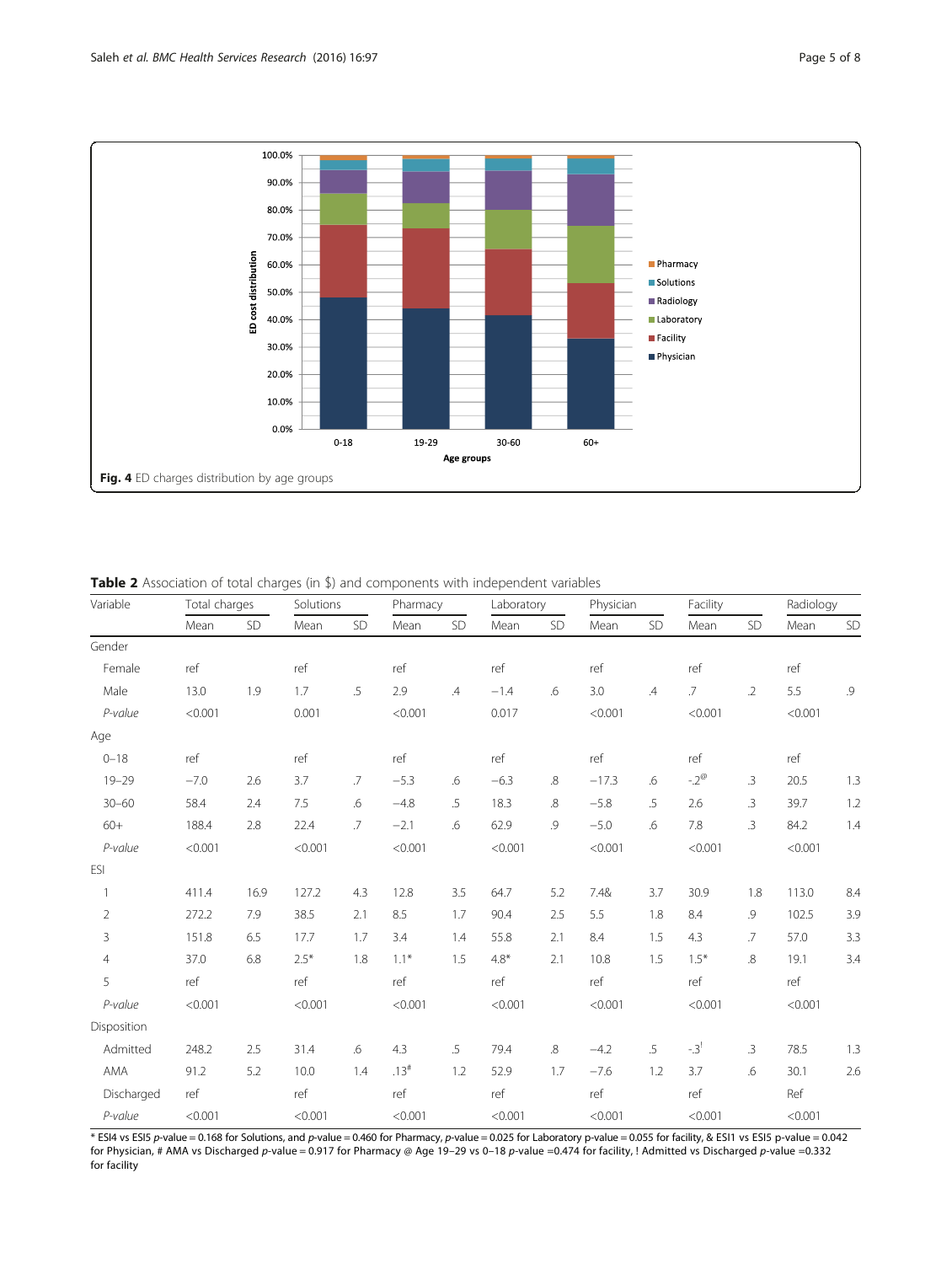pharmacy charges, on the other hand, did not vary much with ESI score (1.9 % for ESI 1 to 1.1 % for ESI 5).

Table 3 displays the multivariate regression model of total charges. The model explained 14 % of the variability in the total charges  $(R2 = 14.1 \%)$ . According to the model males were on average charged \$14 more than females, regardless of the age, ESI score and disposition ( $p$ -value < .001). Age was associated with an increased charge, whereby charges were \$41 higher for age 30–60 year olds (as compared to 0–18 year olds), and \$113 for those above 60 years of age ( $p$ -value < .001). As the ESI score increased from 1 to 5, the average charge increased by \$32 (ESI 4), \$103 (ESI 3), \$171 (ESI 2 and \$306 (ESI 1) (p-values < .001 for all groups). AMA groups were charged \$48 more than those who were discharged, whereas admitted where found to be charged an extra \$186, as compared to the discharged group ( $p$ -values < .001).

## **Discussion**

charges

Countries around the world including developing countries like India and Iran as well as developed countries like the US, Germany, France and Australia are experiencing rising ED visit rates [[20](#page-7-0)]. These trends have major implications on health care costs given the high resource intensity of the ED setting and the associated costs of ED visits that have also seen sharp rises in recent years [[16\]](#page-6-0). In spite of the growing concern about rising ED visit charges and the push for increased costcontainment measures, including calls for increased

Table 3 Multivariable linear regression model of ED total

|                | Beta   | <b>SE</b> | 95 % CI             | $P$ -value |
|----------------|--------|-----------|---------------------|------------|
| Gender:        |        |           |                     |            |
| Male           | 14.04  | 1.74      | $(11.50 - 16.54)$   | < 0.001    |
| Female (ref)   |        |           |                     |            |
| Age groups:    |        |           |                     |            |
| $0 - 18$ (ref) |        |           |                     |            |
| $19 - 29$      | 3.40   | 2.45      | $(-1.41 - 8.19)$    | 0.167      |
| $30 - 60$      | 41.40  | 2.29      | $(36.90 - 45.89)$   | < 0.001    |
| $60+$          | 113.81 | 2.80      | $(108.31 - 119.30)$ | < 0.001    |
| ESI            |        |           |                     |            |
| 1              | 306.07 | 16.08     | $(274.56 - 337.59)$ | < 0.001    |
| 2              | 170.97 | 7.54      | $(156.19 - 185.76)$ | < 0.001    |
| 3              | 103.25 | 6.25      | $(91.00 - 115.50)$  | < 0.001    |
| $\overline{4}$ | 32.50  | 6.41      | $(19.94 - 45.08)$   | < 0.001    |
| $5$ (ref)      |        |           |                     |            |
| Disposition    |        |           |                     |            |
| Admitted       | 186.53 | 2.65      | $(181.34 - 191.73)$ | < 0.001    |
| AMA            | 48.11  | 5.14      | $(38.04 - 58.18)$   | < 0.001    |
| Discharged     |        |           |                     |            |

price transparency and more stewardship in ED resource utilization, few studies have evaluated the components and determinants of total ED charges [\[19](#page-7-0), [20](#page-7-0)].

This study aimed at examining the distribution of ED charges and factors associated with it. Findings revealed that the professional fee (40.9 %) followed by facility fee (26.1 %) accounted for the majority of the ED charges. While Williams et al looked at ED costs rather than charges, their study also found the physicians and facility fee were the major components of ED costs, though the facility fee in their study was a greater contributor at 40.2 % compared to the physician contribution of 30.5 %. Ancillary services in our study accounted for the next major contribution to the ED total charges with Laboratory at 13.8 % and Radiology at 12.5 %. This, too, was the next biggest category in the William's study though radiology services were slightly larger contributors than laboratory (11.6 % compared to 10.0 %) [\[21](#page-7-0)]. While greater than 80 % of the visit charges went to physician and facility fee for low acuity cases (ESI 4 and 5), these contributed to only 52 and 54 % of the high acuity presentations (ESI 1 and 2 respectively) where ancillary services and solutions' contribution to the total charges increases. This is similar to findings in prior studies and suggests that looking at reduced resource utilization as a cost-containment measure for lower acuity patients may not be effective. Rather, the focus should be on reducing facility and professional fee charges for these patients through triaging to less resource intensive areas within the ED or acute care facility where facility and professional fee charges can be differentiated [\[21](#page-7-0)].

Few studies have looked at predictors of ED resource utilization as a reflection of ED resource utilization. While Henneman et al. found no association between resource utilization by gender, except in women of child-bearing age who had higher resource utilization rates, our study found a relatively higher charges for males (\$14) compared to females after adjusting for all other variables [\[23, 24](#page-7-0)]. Similar to other studies that have found an association between age and resource utilization [[23](#page-7-0)], age was a predictor of higher charges in our study, with total charges of patients greater than 60 years of age being around \$113 higher than ages 0–18 after controlling for all other variables. With ED geriatric visits rising globally [[25, 26](#page-7-0)], this has tremendous implications on total health care costs and planning for acute care.

Emergency Severity Index (ESI) is a triaging system that assesses initially for high acuity, then triages patients based on expected resource utilization. Studies have found that ESI not only has very good inter-rater reliability but also accurately predicts ED resource consumption [\[27](#page-7-0), [28\]](#page-7-0). This study revealed two interesting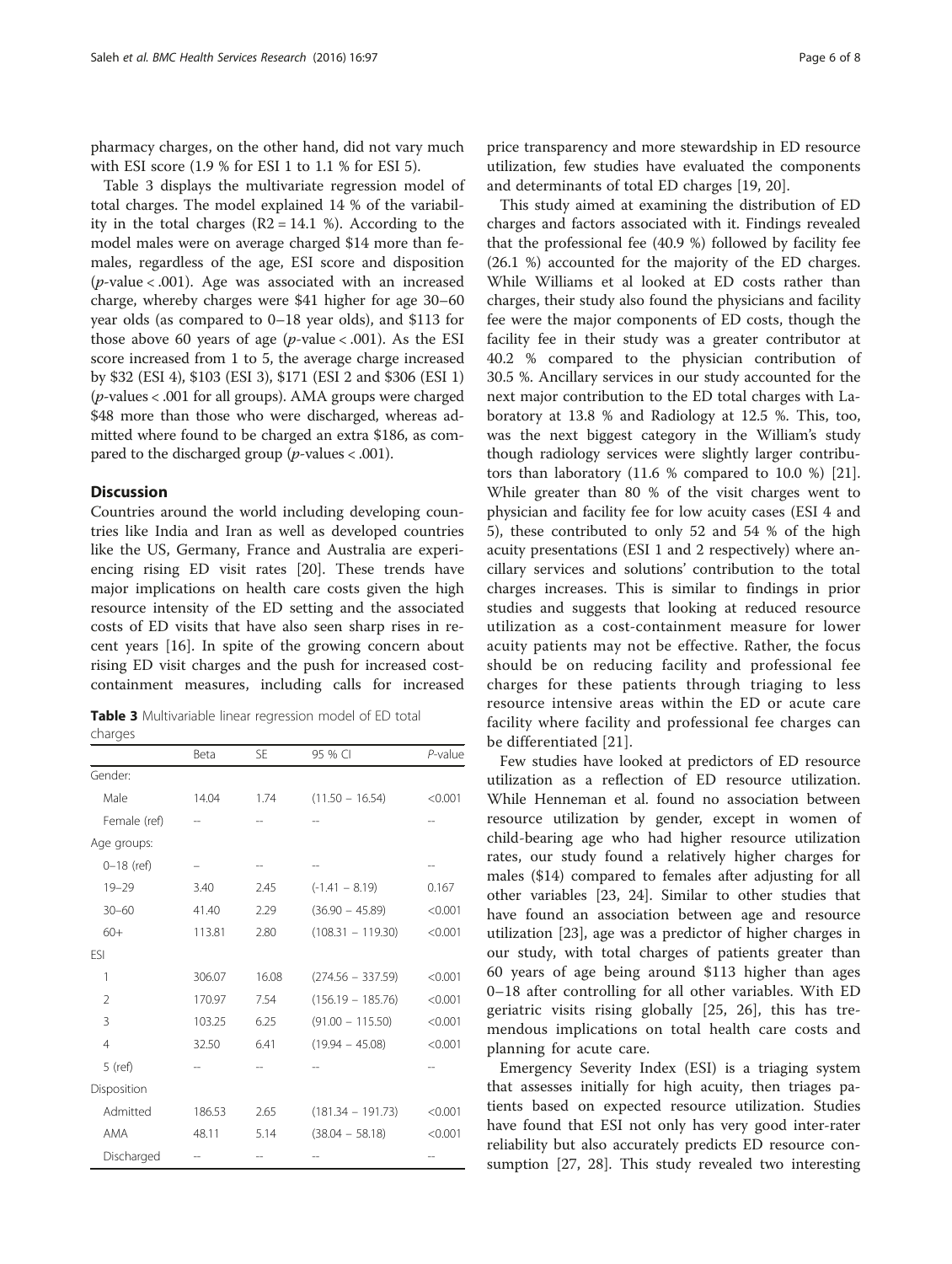<span id="page-6-0"></span>findings: 1) higher acuity patients had a greater proportion of the ED charges attributed to ancillary services including radiology and laboratory and 2) the lower ESI (higher acuity) the higher the total charges even after controlling for other variables, with ESI 1 charges being \$307 higher than ESI 5. Williams (1996) had also showed that the distribution of ED charges is significantly associated with the level of patient urgency. For non-urgent visits, hospital facility and physicians' costs constituted the bulk of charges, while for urgent medical conditions ancillary services, including laboratory and radiology, contributed more to the total charges [[29](#page-7-0)]. The study also showed that patients who required admission also had significantly higher charges reflecting the increased complexity and resource requirement of admitted patients. Such findings can form the basis for promoting the use of ESI as a proxy estimate of price/charges. This is especially true for many countries of the World where patients, especially out-ofpocket ones, demand to have an estimate of the services delivered/to be delivered to them during their ED visit. This is in line with the global push for price transparency as a means of cost-containment and the challenge of diagnosis based price estimates in the ED setting where patients initially present with undifferentiated symptoms [11, 16].

Though this study was done at an institution that is staffed by American Board Emergency Medicine physicians and uses internationally recognized triaging system, generalizability of our findings is limited by this being a single site analysis that reflects institutional pricing of the different component, and the categorization, of the ED charges as well as existing physician practices. In addition, the timeframe of the study and the limited available variables constrained the ability to delve more into associations of other characteristics with charges. Furthermore, this study is limited to charge analysis and does not evaluate cost to patient and institution.

# Conclusion

As ED utilization and costs increase globally, understanding the components and determinants of ED charges is essential to developing cost-containment interventions. The study demonstrates that multiple variables that can be identified at presentation are tied to higher ED charges including gender, age and ESI. Institutional modeling of historical charging patterns with these variables can be used to offer price estimates to ED patients who request this information and ultimately may help create market competition to drive down costs.

#### Competing interests

The authors declare that they have no competing interests.

#### Authors' contributions

SSS and EH conceptualized the study, led data extraction and analysis and prepared the first draft of the manuscript. YM contributed to the drafting of the manuscript and led the editing of the manuscript. HD significantly contributed to data analysis and reviewed the various drafts of the manuscript. All authors approved of the final submitted version of the manuscript.

#### Acknowledgements

The authors would like to acknowledge the work of Ms. Miriam Saliba for her valuable support with acquisition of data.

#### Author details

<sup>1</sup>Department of Health Management and Policy, Faculty of Health Sciences, American University of Beirut, Beirut, Lebanon. <sup>2</sup> School of Pharmacy, Lebanese American University, Beirut, Lebanon. <sup>3</sup>Department of Emergency Medicine, Faculty of Medicine, American University of Beirut Medical Center, Beirut, Lebanon.

## Received: 10 April 2015 Accepted: 7 March 2016 Published online: 18 March 2016

#### References

- Robinson JC, Smith MD. Cost-reducing innovation in health care. Health Aff (Millwood). 2008;27(5):1353–6.
- 2. Banthin JS, Cunningham P, Bernard DM. Financial burden of health care, 2001-2004. Health Aff (Millwood). 2008;27(1):188–95.
- 3. Himmelstein DU, Thorne D, Warren E, Woolhandler S. Medical bankruptcy in the United States, 2007: results of a national study. Am J Med. 2009;122(8):741–6.
- 4. Baker LC, Baker LS. Excess cost of emergency department visits for nonurgent care. Health Aff (Millwood). 1994;13(5):162–71.
- Kelly KA. Shifting the cost of caring for patients with nonemergency conditions from crowded emergency departments to primary care settings. J Emerg Nurs. 1994;20(6):454–7.
- 6. Shippee ND, Shippee TP, Hess EP, Beebe TJ. An observational study of emergency department utilization among enrollees of Minnesota Health Care Programs: financial and non-financial barriers have different associations. BMC Health Serv Res. 2014;14:62-6963-14-62.
- 7. Tang N, Stein J, Hsia RY, Maselli JH, Gonzales R. Trends and characteristics of US emergency department visits, 1997-2007. JAMA. 2010;304(6):664–70.
- 8. Morganti KG, Bauhoff S, Blanchard JC, Abir M, Iyer N. The evolving role of emergency departments in the United States: Santa Monica: RAND Corporation. 2013.
- 9. Young GP, Wagner MB, Kellermann AL, Ellis J, Bouley D. Ambulatory visits to hospital emergency departments. Patterns and reasons for use. 24 Hours in the ED Study Group. JAMA. 1996;276(6):460–5.
- 10. Eastaugh SR. Overcrowding and fiscal pressures in emergency medicine. Hosp Top. 2002;80(1):7–11.
- 11. Caldwell N, Srebotnjak T, Wang T, Hsia R. "How much will I get charged for this?" Patient charges for top ten diagnoses in the emergency department. PLoS ONE. 2013;8(2):e55491.
- 12. Schuur JD, Carney DP, Lyn ET, Raja AS, Michael JA, Ross NG, Venkatesh AK.. A top-five list for emergency medicine: a pilot project to improve the value of emergency care. JAMA Intern Med. 2014;174(4):509–15.
- 13. Pitts SR, Niska RW, Xu J, Burt CW. National Hospital Ambulatory Medical Care Survey: 2006 emergency department summary. Natl Health Stat Rep. 2008;7(7):1–38.
- 14. Wielawski I. Gouging the medically uninsured: a tale of two bills. Health Aff (Millwood). 2000;19(5):180–5.
- 15. Hsia RY, MacIsaac D, Baker LC. Decreasing reimbursements for outpatient emergency department visits across payer groups from 1996 to 2004. Ann Emerg Med. 2008;51(3):265–74. 274.e1-5.
- 16. Greene J. Price transparency in the emergency department; rising costs put pressure for price lists. Ann Emerg Med. 2014;64(1):A13–5.
- 17. Bamezai A, Melnick G, Nawathe A. The cost of an emergency department visit and its relationship to emergency department volume. Ann Emerg Med. 2005;45(5):483–90.
- 18. Hsia RY, Akosa Antwi Y. Variation in charges for emergency department visits across California. Ann Emerg Med. 2014;64(2):120–6. 126.e1-4.